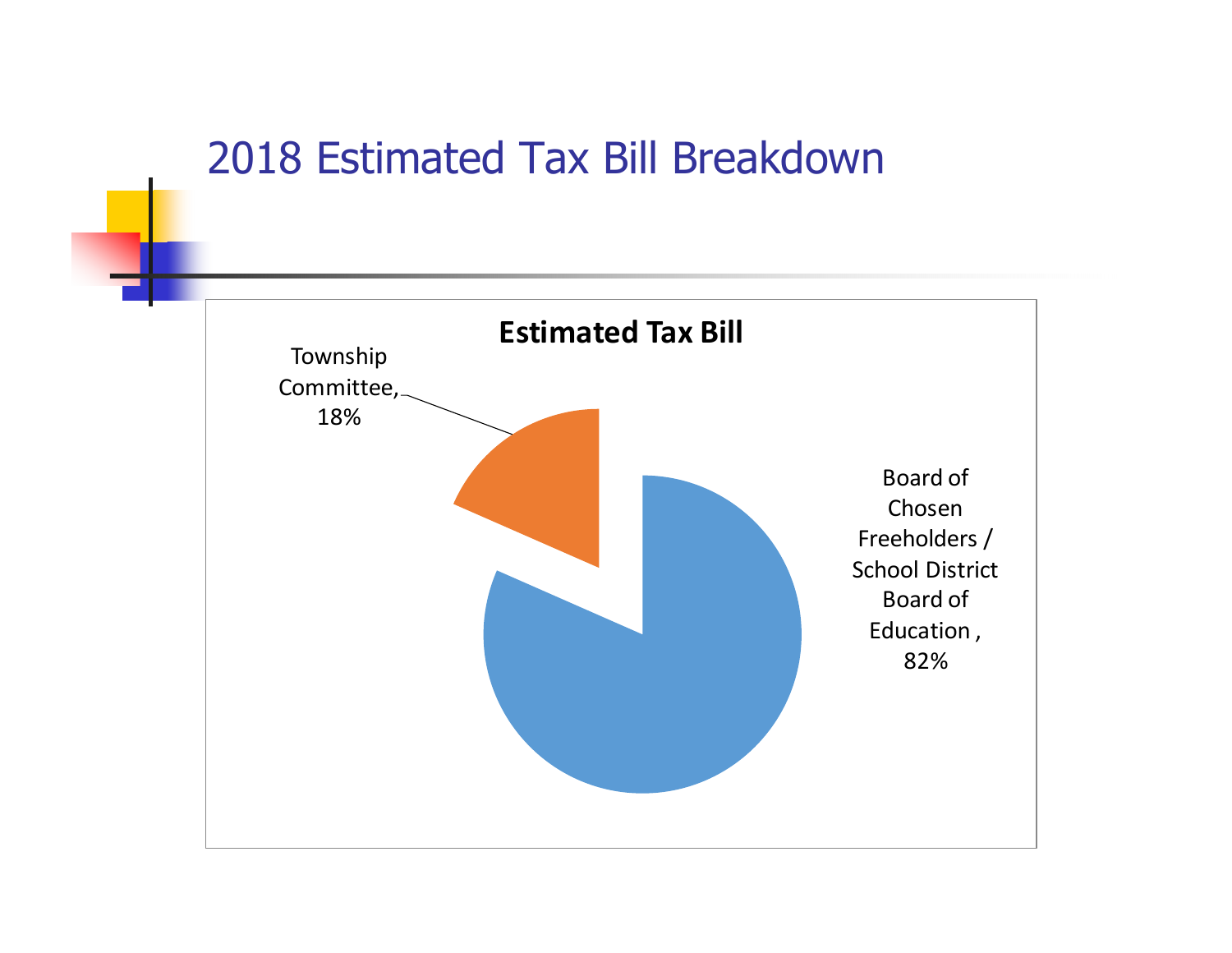#### Assessments, Number of Homes, Tax Collection %

- Assessments 2018 - 233,136,875 2017 - 233,729,137 2016 - 236,485,231 2015 - 239,717,632 2014 - 240,197,557 2013 - 242,106,183
- Number of Homes 2018 - 1108 2017 - 1111 2016 - 1123 2015 - 1126 2014 - 1126 2013 - 1131

■ Tax Collection %  $2017 - 94.65$  $2016 - 95.25$  $2015 - 94.77$  $2014 - 94.35$ 2013 – 94.09 2012 – 93.46  $2011 - 94.46$  $2010 - 93.68$ 2009 – 95.34 2008 – 95.02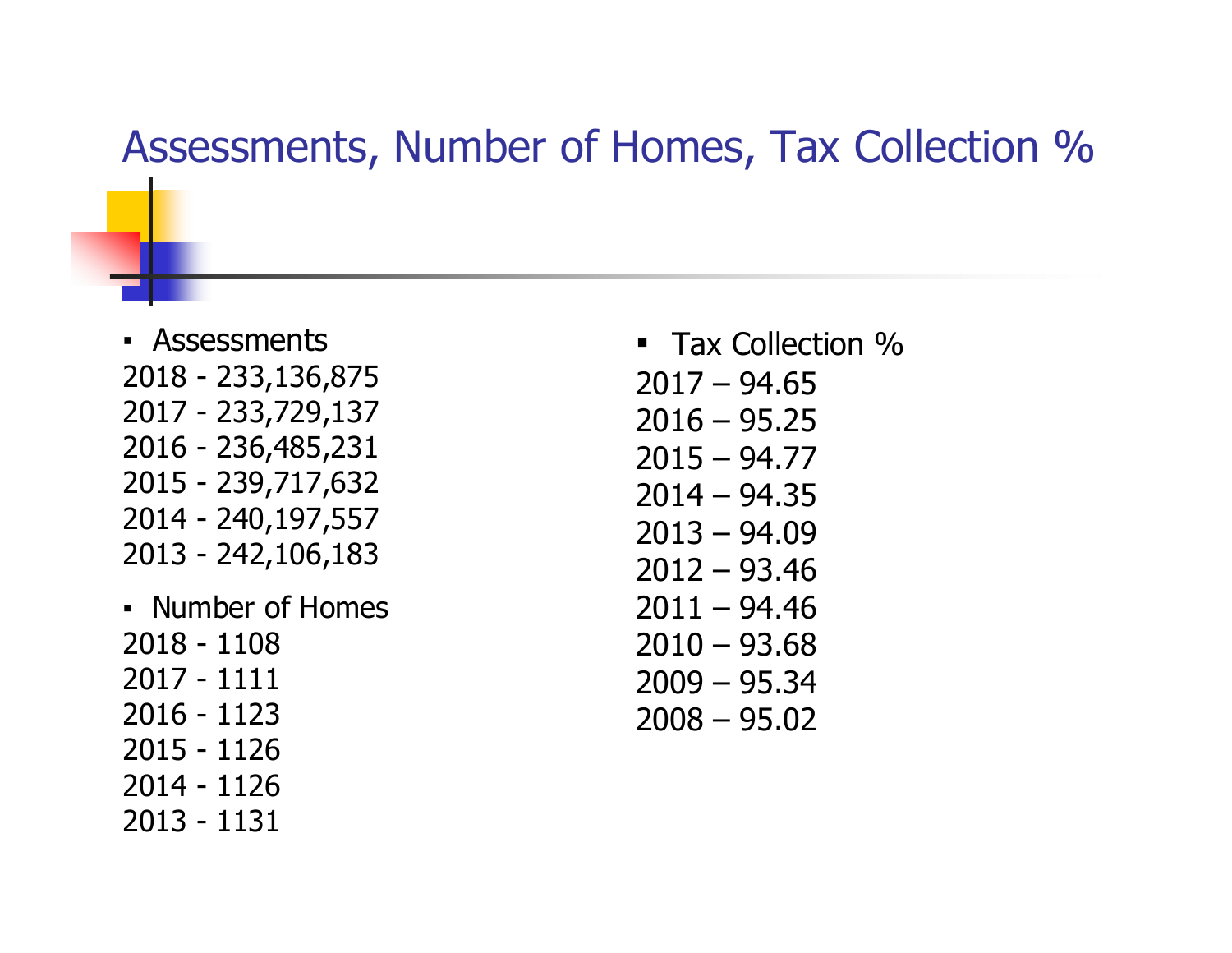# 2018 Revenue Breakdown

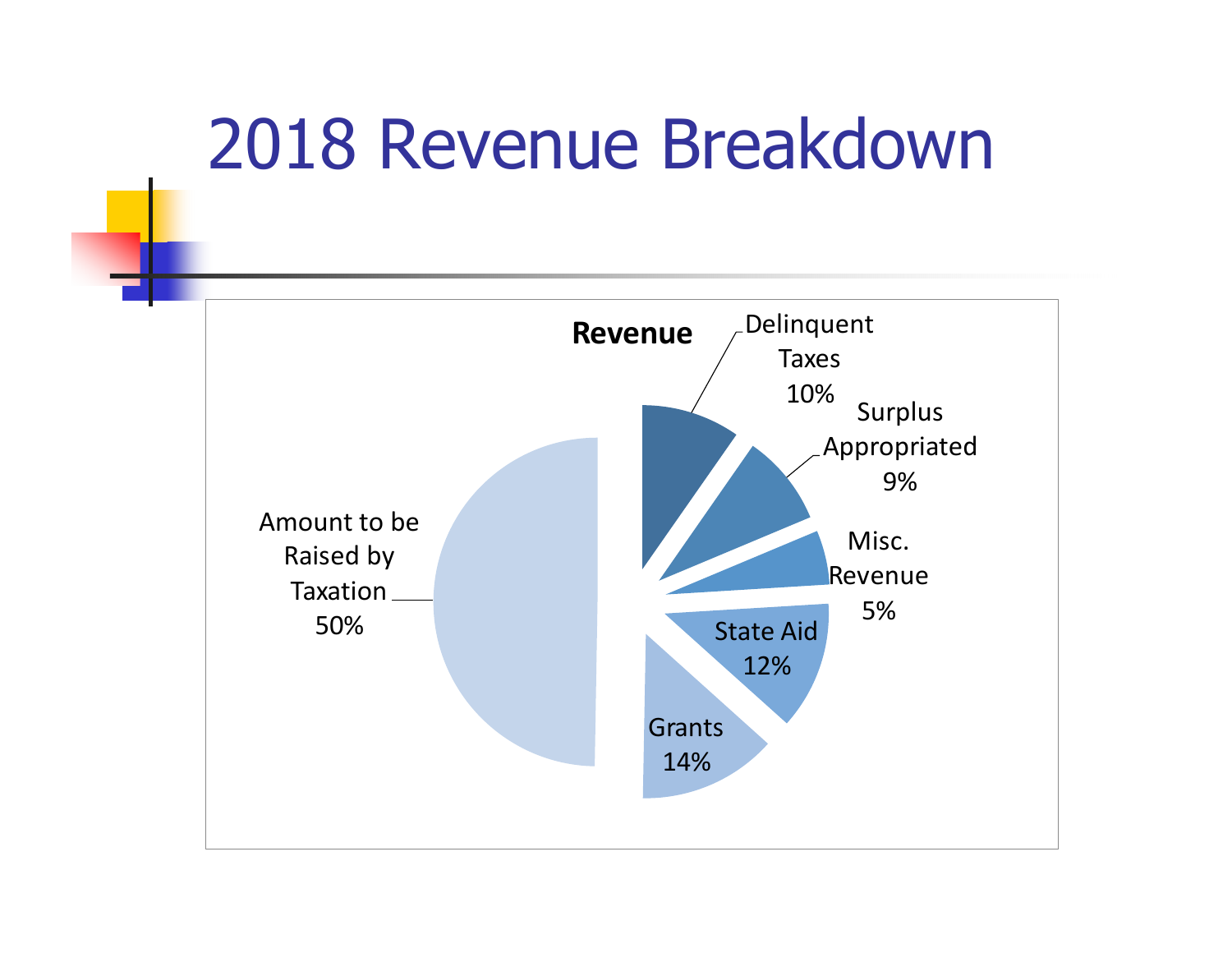# Schedule of Revenues

|                                   | 2018      | 2017      | 2016      | 2015      | 2014      |
|-----------------------------------|-----------|-----------|-----------|-----------|-----------|
| Taxes                             | 1,138,113 | 1,090,502 | 1,069,308 | 984,809   | 917,137   |
| <b>State Aid</b>                  | 288,712   | 288,712   | 288,712   | 288,712   | 288,712   |
| <b>Miscellaneous</b>              | 122,339   | 114,530   | 116,530   | 114,031   | 122,030   |
| Grants                            | 311,985   | 42,970    | 236       | 5,103     | 4,770     |
| Delinquent<br><b>Taxes</b>        | 222,100   | 244,800   | 261,800   | 261,800   | 261,800   |
| <b>Surplus</b><br><b>Budgeted</b> | 205,700   | 183,000   | 164,000   | 146,000   | 155,000   |
| Total                             | 2,288,949 | 1,964,514 | 1,900,586 | 1,800,455 | 1,749,449 |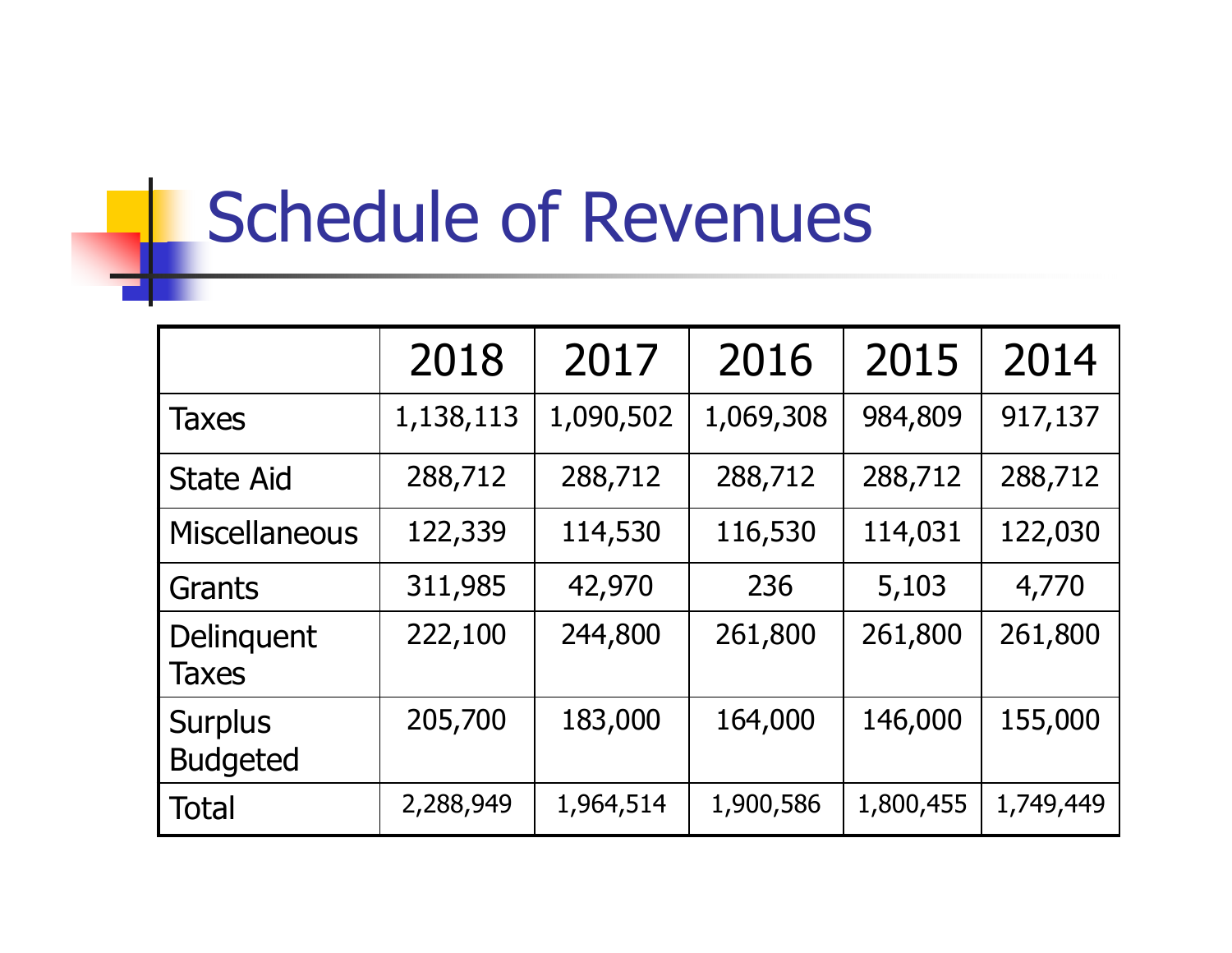## State Aid

|                                                                  | 2018    | 2017    | 2016    | 2015    | 2014    |  |  |
|------------------------------------------------------------------|---------|---------|---------|---------|---------|--|--|
| <b>State Aid</b>                                                 | 288,712 | 288,712 | 288,712 | 288,712 | 288,712 |  |  |
| Change from<br><b>Prior Year</b>                                 |         |         |         |         |         |  |  |
| A decrease of<br>86,954 since<br>2009.                           |         |         |         |         |         |  |  |
| In 2007 State Aid was 437,394.94.<br>148,682.94 Higher than 2018 |         |         |         |         |         |  |  |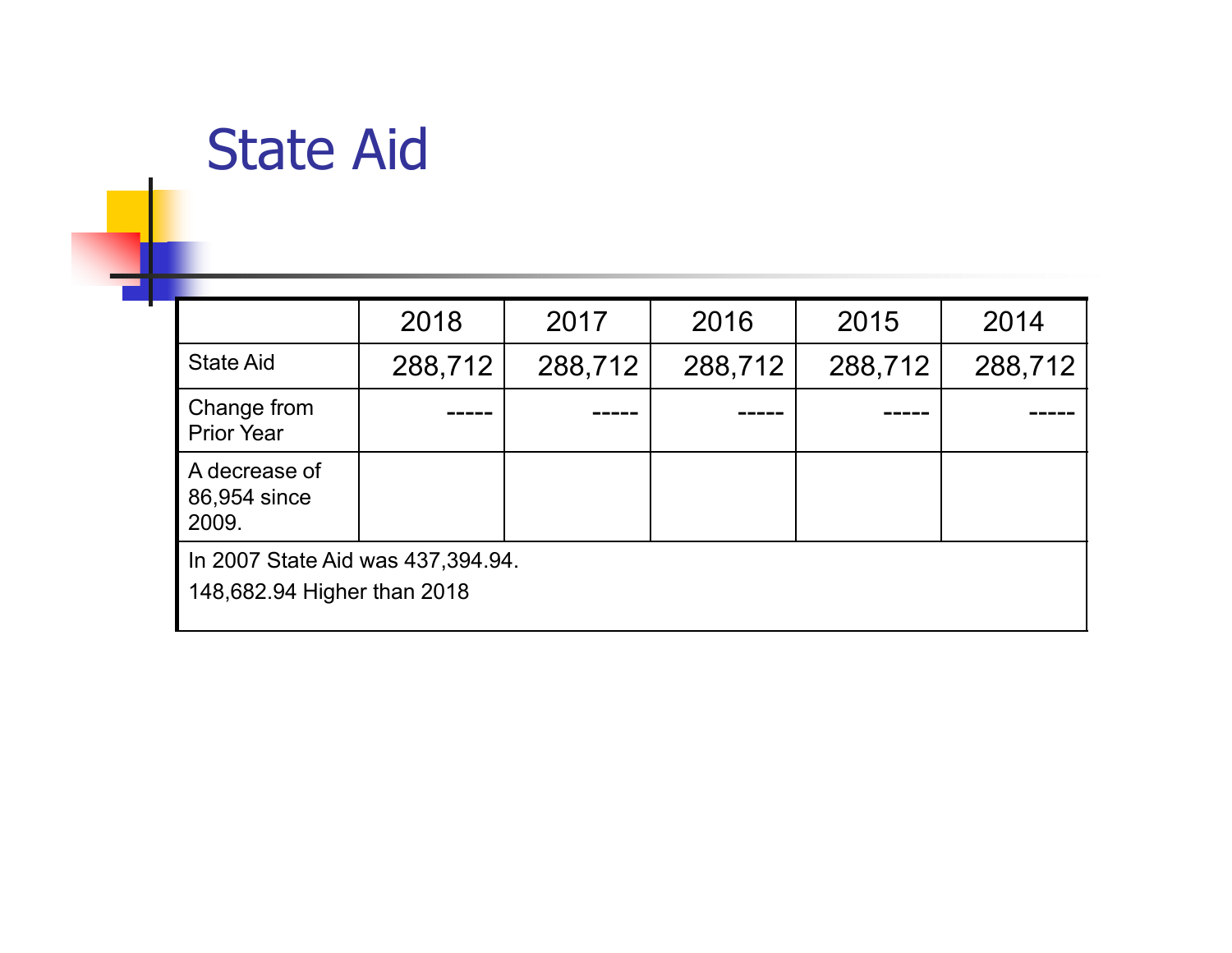## Budgets

|                                               | 2018      | 2017      | 2016      | 2015      | 2014      |  |  |  |  |
|-----------------------------------------------|-----------|-----------|-----------|-----------|-----------|--|--|--|--|
| <b>Total Budget</b>                           | 2,288,949 | 1,964,514 | 1,900,586 | 1,800,455 | 1,749,449 |  |  |  |  |
| <b>Less Grants</b>                            | 311,985   | 46,970    | 4,236     | 9,103     | 12,770    |  |  |  |  |
| <b>Budget without Grants</b>                  | 1,976,964 | 1,917,544 | 1,896,350 | 1,791,352 | 1,736,679 |  |  |  |  |
| Change from Prior Year                        | 59,419    | 21,194    | 104,999   | 54,673    | $-78,194$ |  |  |  |  |
|                                               |           |           |           |           |           |  |  |  |  |
| 2018 Budget Includes a \$295,000 NJ DOT grant |           |           |           |           |           |  |  |  |  |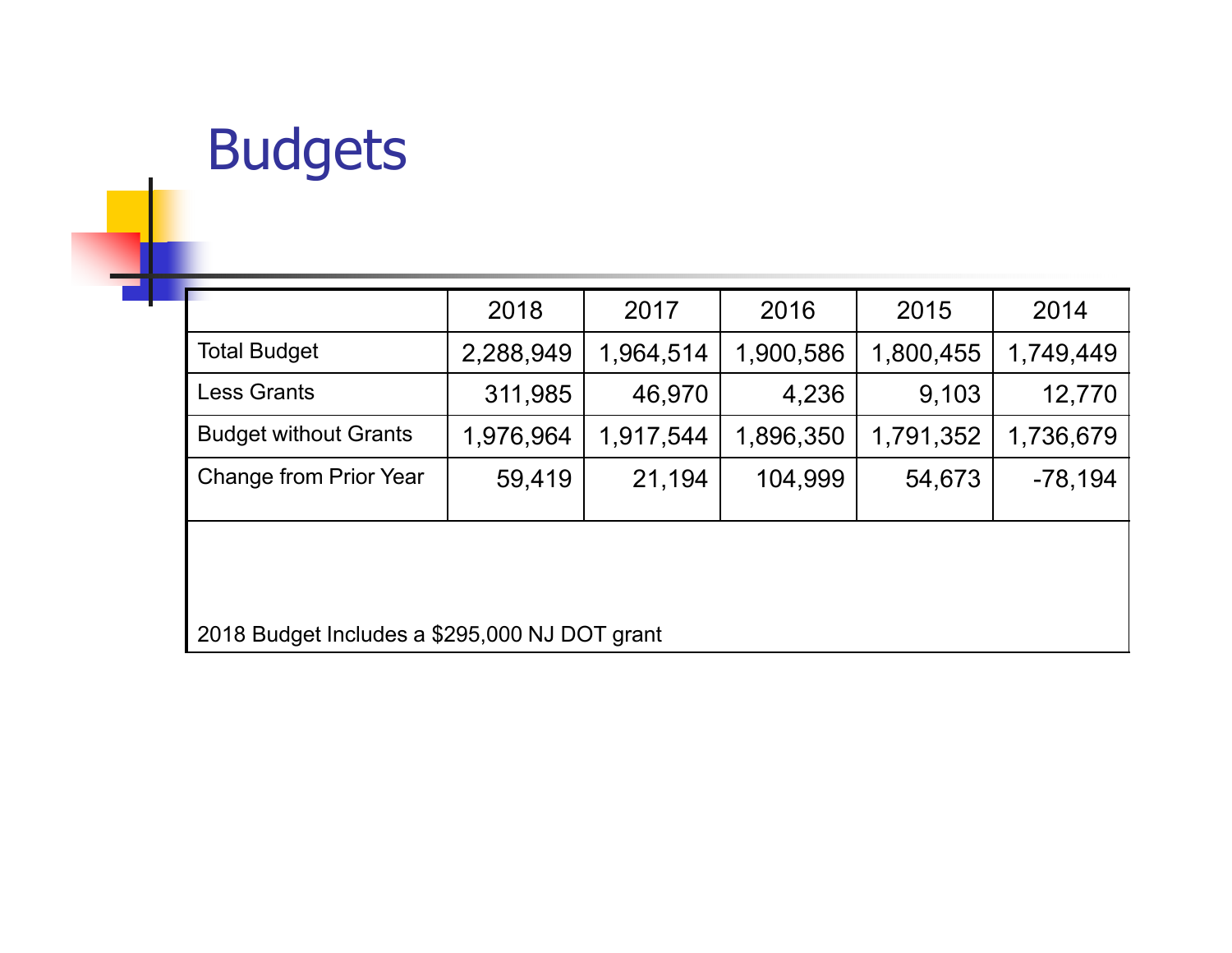## Budgets Continued

|                                                 | 2018        | 2017        | 2016      | 2015      | 2014      |
|-------------------------------------------------|-------------|-------------|-----------|-----------|-----------|
| Salary and Wages                                | 430,370     | 416,569     | 403,889   | 396,447   | 366,704   |
| <b>Other Expenses</b>                           | 1,546,594   | 1,500,975   | 1,492,462 | 1,394,905 | 1,369,975 |
| <b>Total Budget (without</b><br>grants)         | 1,976,964   | 1,917,544   | 1,896,350 | 1,791,352 | 1,736,679 |
|                                                 |             |             |           |           |           |
| <b>Budgeted Salary Change</b>                   | 13,801      | 12,680      | 7,442     | 29,743    | $-15,866$ |
|                                                 | $(+3.31\%)$ | $(+3.14\%)$ | (+1.88%)  |           |           |
| <b>Budgeted Other</b><br><b>Expenses Change</b> | 45,618      | 8,514       | 97,557    | 24,930    | $-62,328$ |
|                                                 | $(+3.04\%)$ | $(+0.57%)$  |           |           |           |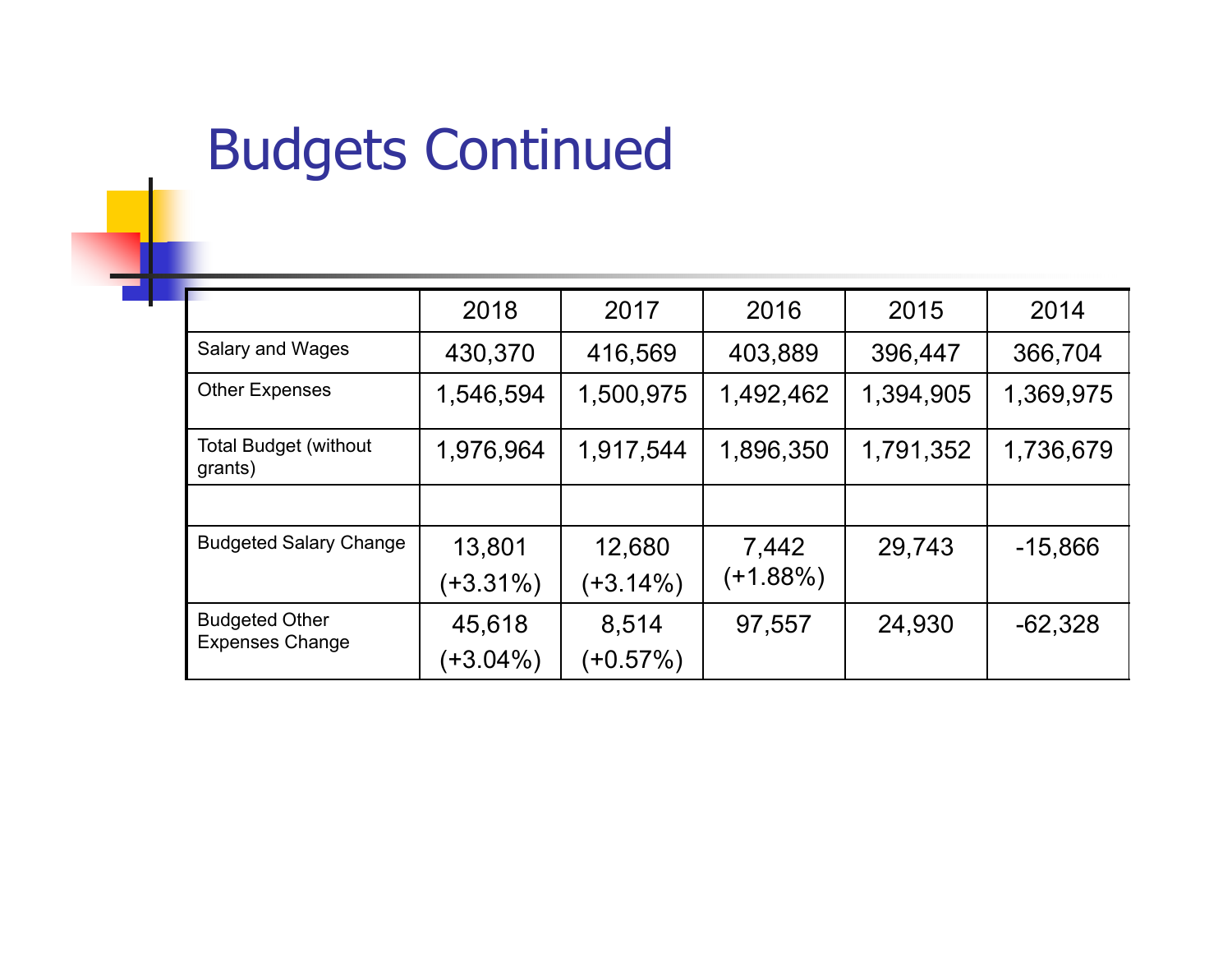## Comparison of Major Appropriations

|                                         | 2018      | $\frac{9}{6}$  | 2017      | $\frac{0}{6}$   | 2016      | $\frac{9}{6}$   | 2015      | $\frac{9}{6}$   | 2014      | $\frac{9}{6}$  |
|-----------------------------------------|-----------|----------------|-----------|-----------------|-----------|-----------------|-----------|-----------------|-----------|----------------|
| Reserve for Uncollected<br>Tax          | 345,154   | 17             | 334,872   | 17              | 341,782   | 18              | 328,831   | 18              | 326,372   | 19             |
| <b>Debt Service</b>                     | 130,605   | 7 <sup>1</sup> | 122,796   | 6               | 106,515   | $6\overline{6}$ | 98,309    | $5\overline{)}$ | 71,281    | $\overline{4}$ |
| <b>Convenience Center</b>               | 111,200   | 6              | 104,200   | $5\overline{)}$ | 104,200   | 5               | 117,100   | $\overline{7}$  | 117,100   | $\overline{7}$ |
| Capital Improvement Fund                | 120,000   | 6              | 120,000   | 6               | 100,000   | $\overline{5}$  | 40,000    | $\overline{2}$  | 10,000    | $\overline{1}$ |
| <b>General Liability Insurance</b>      | 80,000    | $\overline{4}$ | 79,000    | $\overline{4}$  | 76,000    | 4               | 76,000    | $\overline{4}$  | 76,000    | $\overline{4}$ |
| Electricity                             | 52,000    | 3 <sup>1</sup> | 55,000    | $\overline{3}$  | 55,000    | 3               | 55,000    | 3               | 55,000    | $\overline{3}$ |
| Aid to Rescue Squad                     | 52,500    | 3              | 50,000    | $\overline{3}$  | 50,000    | 3               | 45,000    | $\overline{3}$  | 40,000    | $\overline{2}$ |
| Aid to Fire Co                          | 55,000    | $\overline{3}$ | 50,000    | 3               | 50,000    | 3               | 43,500    | $\overline{2}$  | 55,000    | $\overline{3}$ |
| <b>Workers Comp Insurance</b>           | 49,000    | $\overline{2}$ | 49,000    | 3               | 46,500    | $\overline{2}$  | 46,500    | 3               | 46,500    | $\overline{3}$ |
| Pension                                 | 34,616    | $\overline{2}$ | 36,316    | $\overline{2}$  | 34,941    | $\overline{2}$  | 38,319    | $\overline{2}$  | 38,588    | $\overline{2}$ |
| <b>Revaluation Payback</b>              |           | $\overline{0}$ |           | $\Omega$        |           | $\overline{0}$  | --        | $\overline{0}$  | 44,000    | $\overline{3}$ |
| All Others                              | 946,889   | 48             | 916,360   | 48              | 931,412   | 49              | 902,793   | 50              | 856,838   | 49             |
| <b>Total Budget (without</b><br>grants) | 1,976,964 |                | 1,917,544 |                 | 1,896,350 |                 | 1,791,352 |                 | 1,736,679 |                |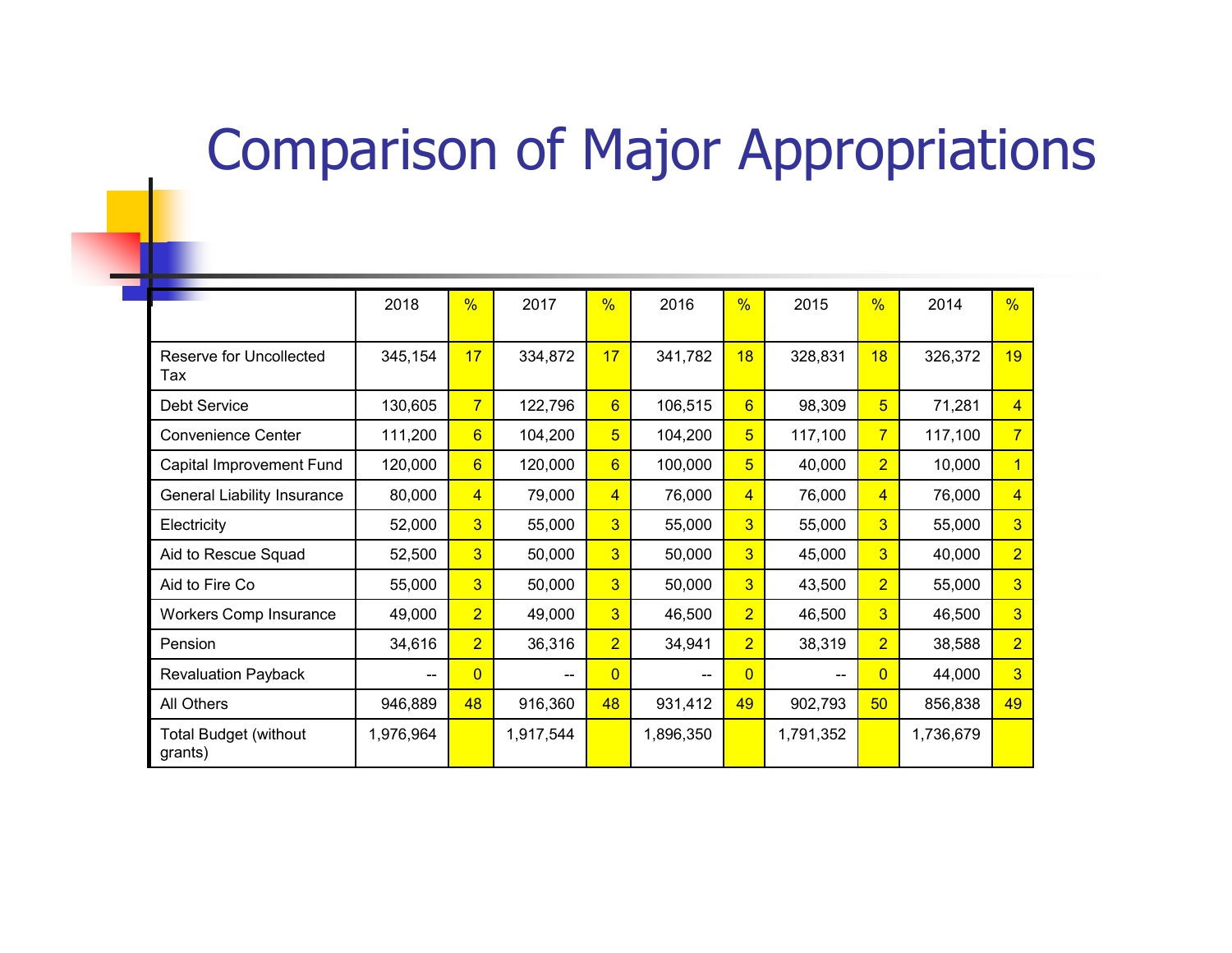## Local Tax Rates & Local Taxes

| Year                                              | Average<br>House | <b>Tax Rate</b> | Local<br><b>Taxes</b> | <b>Tax Rate</b><br>Increase | Local<br><b>Taxes</b><br>Increase |  |
|---------------------------------------------------|------------------|-----------------|-----------------------|-----------------------------|-----------------------------------|--|
| 2018                                              | 169,898          | 0.488           | 829.16                | 0.021                       | 36.00                             |  |
| 2017                                              | 170,117          | 0.467           | 793.16                | 0.015                       | 22.27                             |  |
| 2016                                              | 170,550          | 0.452           | 770.89                | 0.041                       | 68.04                             |  |
| 2015                                              | 171,093          | 0.411           | 702.85                | 0.029                       | 47.75                             |  |
| 2014                                              | 171,582          | 0.382           | 655.10                | 0.016                       | 27.56                             |  |
| 2013                                              | 171,929          | 0.365           | 627.54                | 0.022                       | 37.85                             |  |
| 2012                                              | 171,423          | 0.344           | 589.69                | 0.020                       | 35.43                             |  |
| 2011                                              | 171,069          | 0.324           | 554.26                | 0.014                       | 22.49                             |  |
| 2010                                              | 171,540          | 0.310           | 531.77                | revaluation                 | $-3.86$                           |  |
| 2009                                              | 85,022           | 0.630           | 535.64                | 0.00                        | 3.53                              |  |
| \$297.06 over 10 years (average \$29.70 per year) |                  |                 |                       |                             |                                   |  |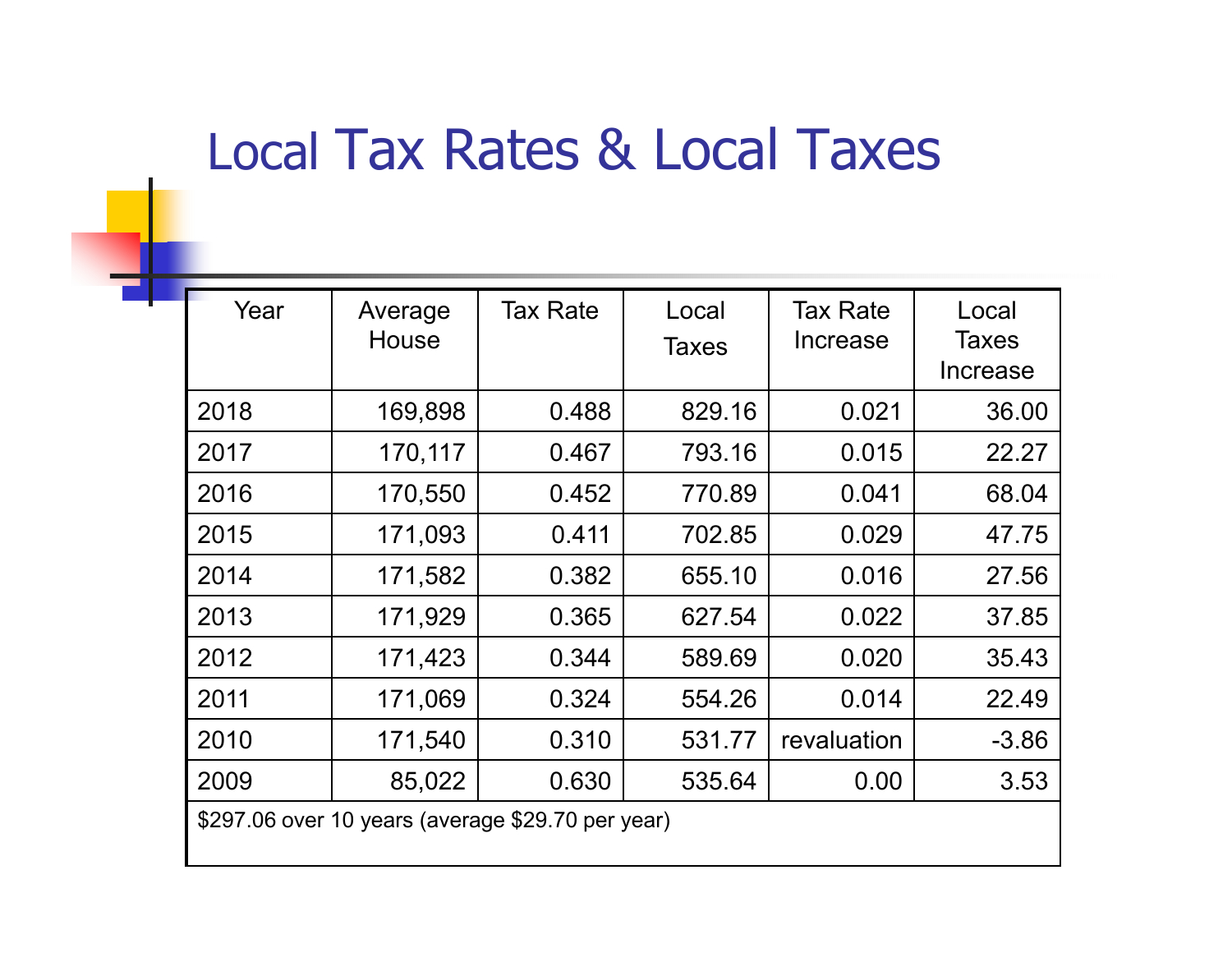### School/County (Combined) Tax Rates & Taxes

| Year | Average<br>House | County/School<br>Tax Rate | County/School<br><b>Taxes</b> | County/School<br>Rate Increase | County/School<br>Taxes<br>Increase |
|------|------------------|---------------------------|-------------------------------|--------------------------------|------------------------------------|
| 2017 | 170,117          | 2.094                     | 3,562.25                      | 0.102                          | 164.89                             |
| 2016 | 170,550          | 1.992                     | 3,397.36                      | 0.036                          | 50.78                              |
| 2015 | 171,093          | 1.956                     | 3,346.58                      | 0.066                          | 103.68                             |
| 2014 | 171,582          | 1.890                     | 3,242.90                      | 0.043                          | 67.37                              |
| 2013 | 171,929          | 1.847                     | 3,175.53                      | 0.013                          | 31.63                              |
| 2012 | 171,423          | 1.834                     | 3,143.90                      | 0.009                          | 21.89                              |
| 2011 | 171,069          | 1.825                     | 3,122.01                      | 0.097                          | 157.80                             |
| 2010 | 171,540          | 1.728                     | 2,964.21                      | revaluation                    | 86.22                              |
| 2009 | 85,022           | 3.385                     | 2,877.99                      | 0.003                          | 26.02                              |
|      |                  |                           |                               |                                |                                    |

\$710.28 over 9 years (average \$78.92 per year)